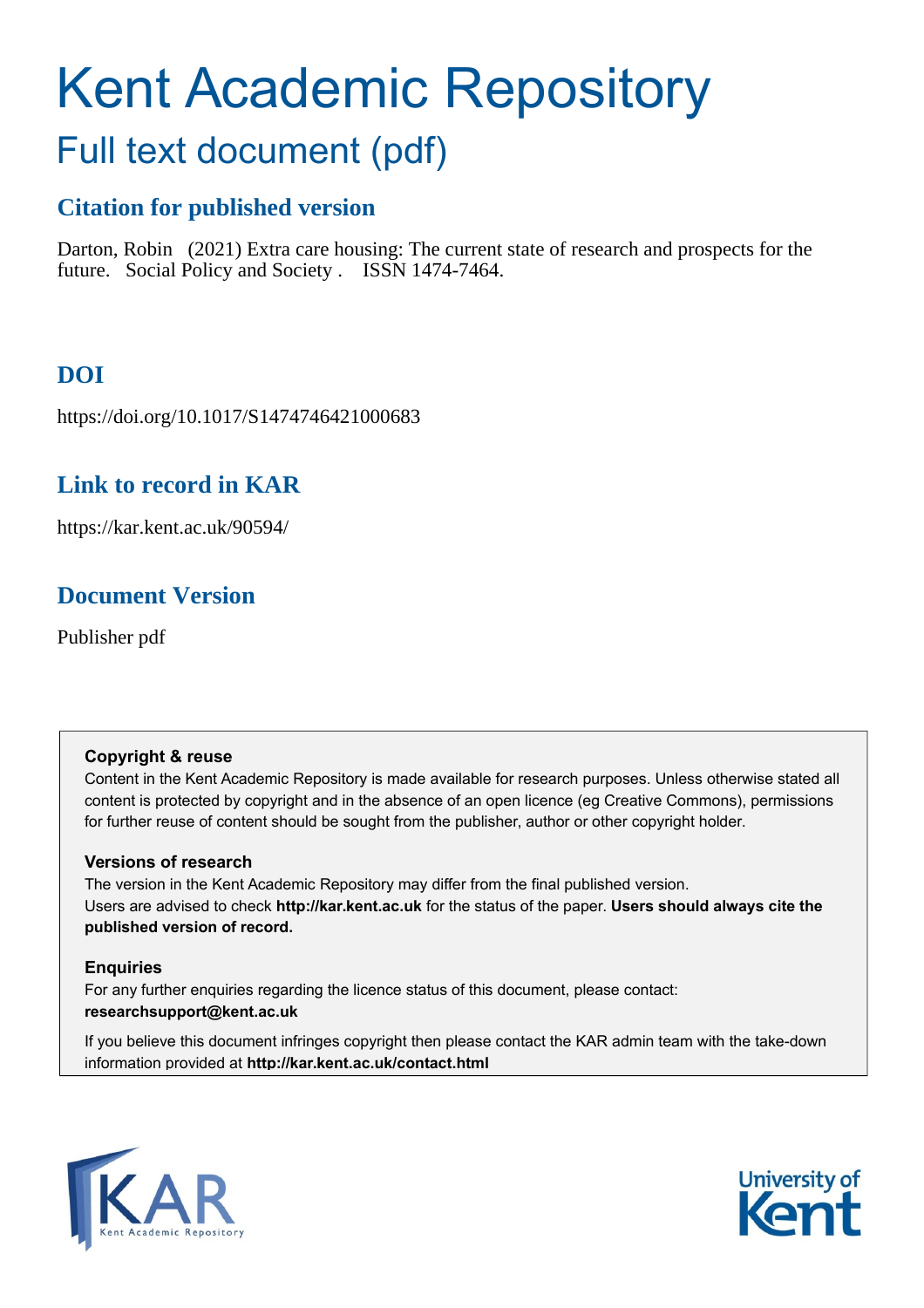Social Policy & Society: page 1 of 12 © The Author(s), 2021. Published by Cambridge University Press. This is an Open Access article, distributed under the terms of the Creative Commons Attribution licence [\(https://creativecommons.org/licenses/by/4.0/](https://creativecommons.org/licenses/by/4.0/)), which permits unrestricted re-use, distribution, and reproduction in any medium, provided the original work is properly cited. doi[:10.1017/S1474746421000683](https://doi.org/10.1017/S1474746421000683)

### Extra Care Housing: The Current State of Research and Prospects for the Future

#### Robin A. Darton

Personal Social Services Research Unit, University of Kent, Canterbury, UK Email: [R.A.Darton@kent.ac.uk](mailto:R.A.Darton@kent.ac.uk)

Extra care housing aims to meet the housing, care and support needs of older people, while maintaining their independence in self-contained accommodation. Evidence from several studies suggests that it has benefits for residents in terms of costs and outcomes, and can provide a supportive environment for people with dementia, although the benefits for residents with greater care needs are less clear. Budgetary pressures and increasing eligibility criteria are altering the balance of care between residents and resulting in more task-focused, less personalised care. An increasing shortfall in provision and incentives for developers to concentrate on 'lifestyle' provision raise questions about the long-term viability of the model for supporting local authority-funded residents. Responses to the coronavirus pandemic also raise questions about future housing and care arrangements, and these need to be addressed in the government's long-delayed plans for social care.

Keywords: Dementia, extra care housing, older people, social care.

#### Introduction

A long-standing principle underlying government policy in the United Kingdom, and internationally, has been to help people maintain their independence in their own homes for as long as possible, termed 'ageing in place' (Department of Health and Social Security, Scottish Office, Welsh Office and Northern Ireland Office, 1981; Department for Communities and Local Government, Department of Health and Department for Work and Pensions, 2008; World Health Organization, 2015; Department for Communities and Local Government, 2017b). Measures to improve and adapt ordinary housing and to enable downsizing to smaller, more manageable accommodation help older people remain in their own homes (Department of Health and Department of the Environment, 1997; Department for Communities and Local Government, Department of Health and Department for Work and Pensions, 2008; Department for Communities and Local Government, 2017b). However, more specialist forms of integrated housing with care have been developed where adequate care and support cannot be provided in mainstream housing. Extra care housing aims to meet housing, care and support needs, while helping older people maintain their independence in their own private accommodation.

In 2011, 96 per cent of people aged 65 and over in England and Wales were living in households and only 3.7 per cent were living in communal establishments, mainly care homes (Office for National Statistics, 2013, 2015). In 2014, around 5 per cent of households in England occupied sheltered housing, defined as accommodation with a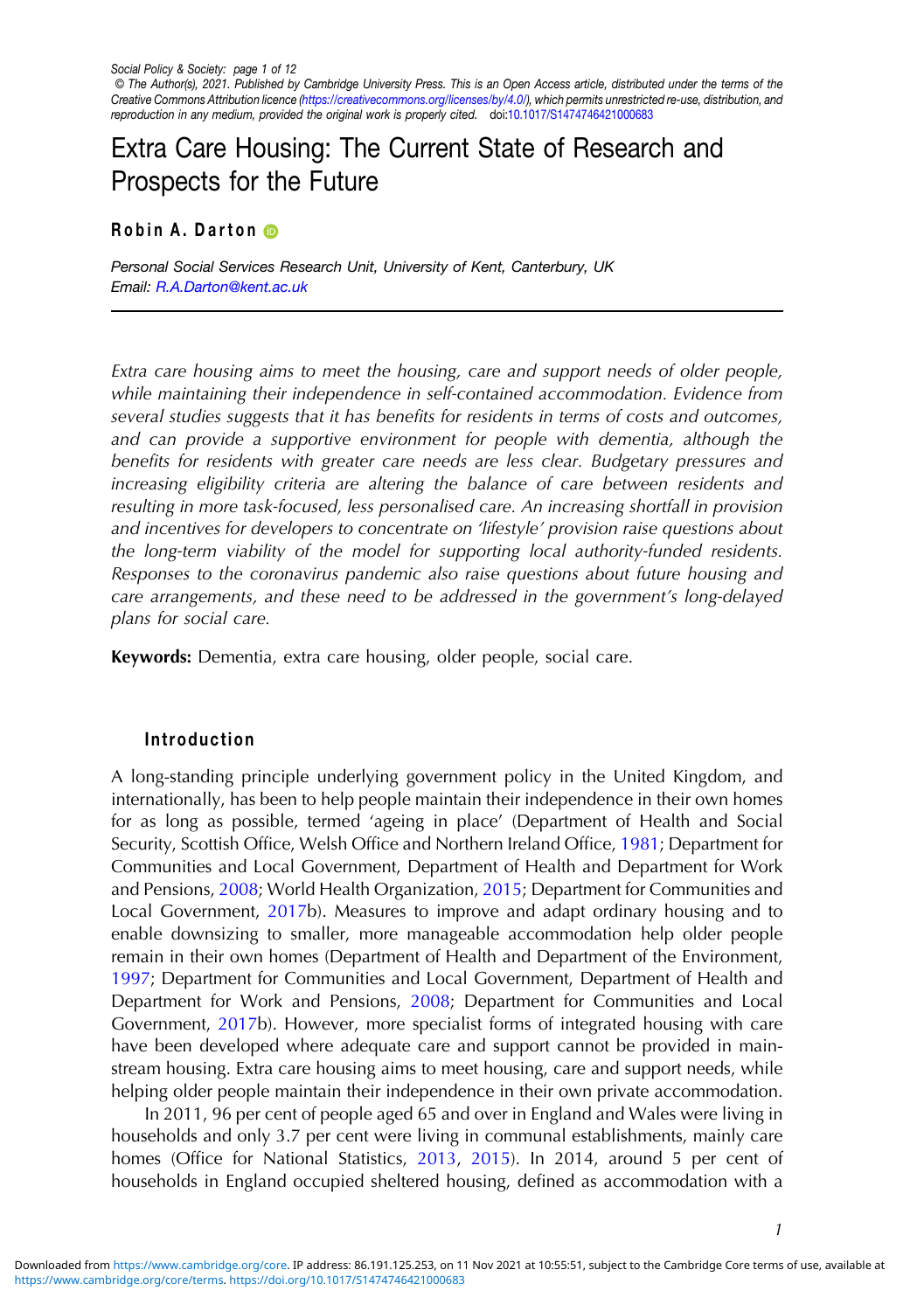warden or manager (Department for Communities and Local Government, 2016, Annex Table 2.6). The 2008 national housing strategy (Department for Communities and Local Government, Department of Health and Department for Work and Pensions, 2008) indicated that population ageing required a strategic approach: the number of people aged 85 or over was projected to increase by 184 per cent by 2036 and the number aged 65 or over with dementia was projected to increase by 154 per cent by 2051.

Over the last 50 years the physical standard of housing has improved significantly (Department for Communities and Local Government, 2017a), but housing problems disproportionately affect older households. In 2019, 17 per cent of homes in England failed to meet the Decent Homes Standard (Ministry of Housing, Communities and Local Government, 2020) and, in 2018, only 9 per cent had four key accessibility features (Ministry of Housing, Communities and Local Government, undated). People aged 85 or over are most likely to live in non-decent homes, and households with people aged 85 or over are most likely to include someone with a long-term illness or disability (Department for Communities and Local Government, 2016).

#### Aims and methodology

This article draws on policy and research literature, including several reviews (Darton and Muncer, 2005; Croucher et al., 2006; Evans, 2009a; Atkinson et al., 2014) and the annual UK Market Report by LaingBuisson (2016), to examine the development of, and issues relating to, the provision of extra care housing. In particular, the article discusses the support of frail residents, including the impact of the coronavirus (COVID-19) pandemic.

Key findings are presented from a number of studies, including: an evaluation of 19 schemes supported by the Extra Care Housing Fund by the PSSRU (Netten et al., 2011); the ASSET study, conducted in nine schemes in five local authorities in 2012–2014 (NIHR School for Social Care Research, undated); and the ECHO study, conducted in four schemes in two local authorities in 2015–2017 (NIHR School for Social Care Research, 2018). The relevant ethical approvals for these studies are reported in Darton et al. (2012), Evans et al. (2017) and Cameron et al. (2019).

Extra care housing is available in the constituent countries of the UK (Housing Learning and Improvement Network, 2017), but separate legislation applies in each country and most of the research studies examined were undertaken in England.

#### The development and role of extra care housing in the UK

Sheltered housing for older people was developed by local authorities following the Second World War to provide specialised accommodation for rent while housing reconstruction focused on family housing. A variety of models have been created, and there has been confusion about definitions (Darton and Muncer, 2005). However, the principal features of sheltered housing are a resident or on-call warden or scheme manager, an alarm system and some communal facilities (Butler et al., 1983; LaingBuisson, 2016). Housing associations now manage most sheltered housing (LaingBuisson, 2016). A growing need for care and support in sheltered housing, the unpopularity of some schemes, poor quality local authority residential accommodation and developments enabling people to age in place led to increasing interest in very sheltered housing (Fletcher et al., 1999). This offered enhanced design features, full-time warden cover and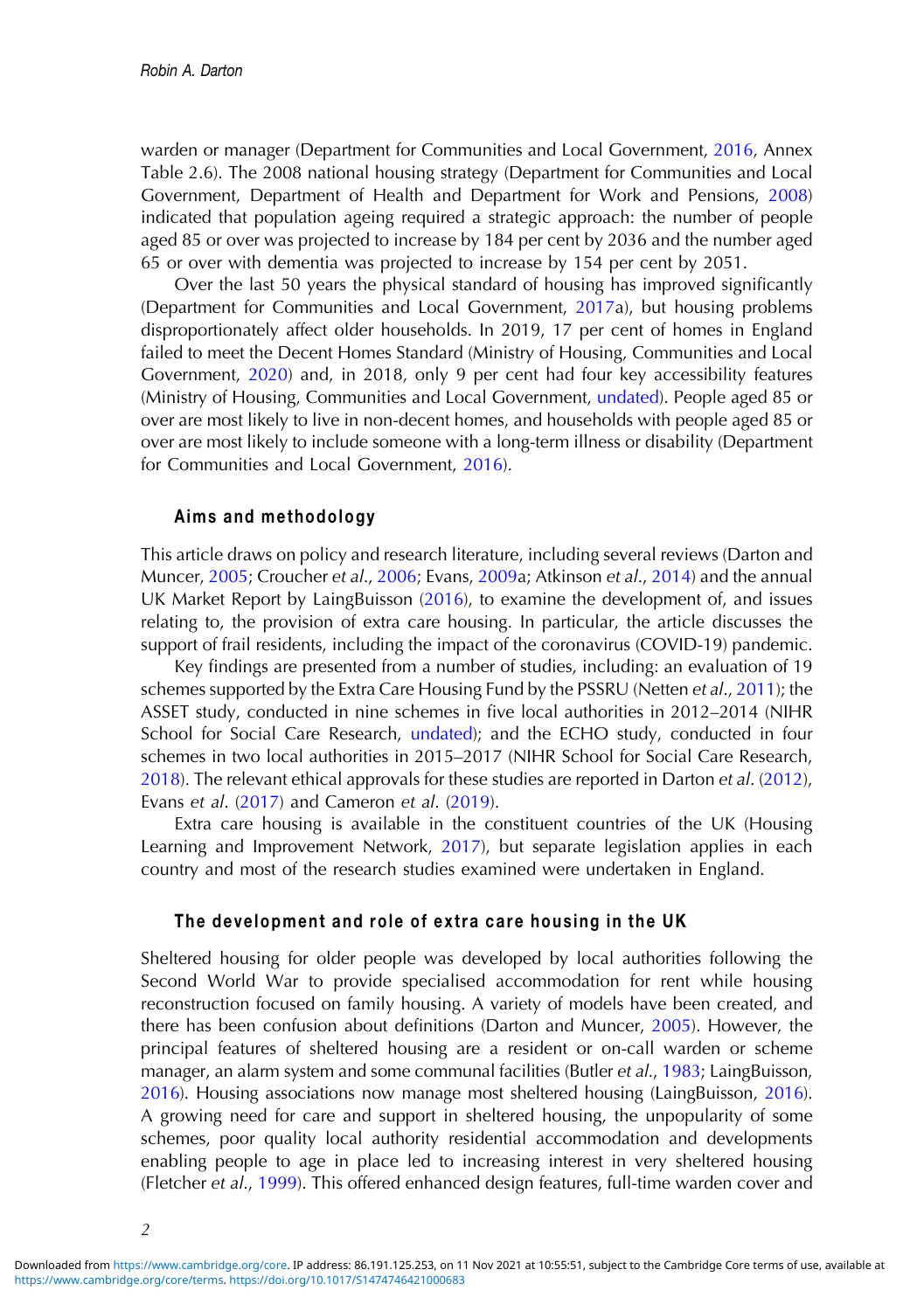domiciliary services, and aimed to provide an alternative to residential care (Reed et al., 1980; Butler et al., 1983).

Atkinson et al. (2014) identified a wide range of types of provision and terminology, across various countries, reinforcing the findings of Howe et al. (2013), who identified over 90 terms used in the UK, the USA, Canada, Australia and New Zealand for housing with support and care services. In the UK, 'extra care housing' has become the most widely used term, largely replacing 'very sheltered housing', although some private providers prefer 'assisted living' (LaingBuisson, 2016). In the USA, assisted living is similar to residential care (LaingBuisson, 2016). 'Extra care housing' is the term used here, except when referring to original material.

Extra care housing can take a variety of forms, but the principal features include selfcontained living accommodation, the availability of 24-hour care and access to communal facilities and services (LaingBuisson, 2016). The majority of schemes are free-standing developments, typically with 40 or more units of accommodation. Larger retirement villages, typically with 100 or more units (Evans, 2009a), offer more social and leisure 'lifestyle' activities and more accommodation for purchase. However, they offer care and support where required, and some are specifically designed as extra care villages.

At an operational level, local authorities commission extra care housing by negotiating nomination agreements with providers, specifying eligibility criteria. A national minimum threshold for eligibility for services is set out in regulations under the Care Act 2014, but local authorities have discretion to meet other needs (LaingBuisson, 2016). As it is housing provision, care and support costs and housing costs are funded separately (LaingBuisson, 2016). Care and support costs are covered by regulations introduced by the Act, which specified that the same charging arrangements apply in all settings outside care homes (Department of Health, 2014). Housing and welfare benefits are available to fund housing costs for tenants (renters), while for purchasers there are various forms of leasehold arrangements. Extra care housing in England is not subject to direct regulation, but the provision of personal care, which must be separate from the accommodation, is regulated by the Care Quality Commission (2015).

Local authorities have seen extra care housing as a means to support people outside residential care, promote personalised care and maximise people's independence in a more enabling and homely alternative (Fletcher et al., 1999; Department of Health, 2005, 2014), while reducing costs (Kent County Council, 2016; Bristol City Council, 2018). The 1997–2010 UK government supported the development of specialist housing within joint strategies for housing and community care (Department of Health and Department of the Environment, 1997). In 2002, plans were announced for an expansion in provision (Department of Health, 2002), and the Extra Care Housing Fund was created to develop innovative housing with care arrangements (Department of Health, 2003b). Although extra care housing has been viewed as an alternative to care homes, care homes are still needed for residents requiring high levels of nursing care or continuous monitoring (LaingBuisson, 2016).

In 2003, there were around 21,000 extra care dwellings in England (Department of Health, 2003a) and, although supply has increased steadily, extra care housing offers much less accommodation than in care homes or sheltered housing. For the UK, 74,677 housing with care and 523,207 housing with support apartments were identified in 2017 (Housing Learning and Improvement Network, 2017); while there were 454,858 care home beds in December 2016 (Competition and Markets Authority, 2017).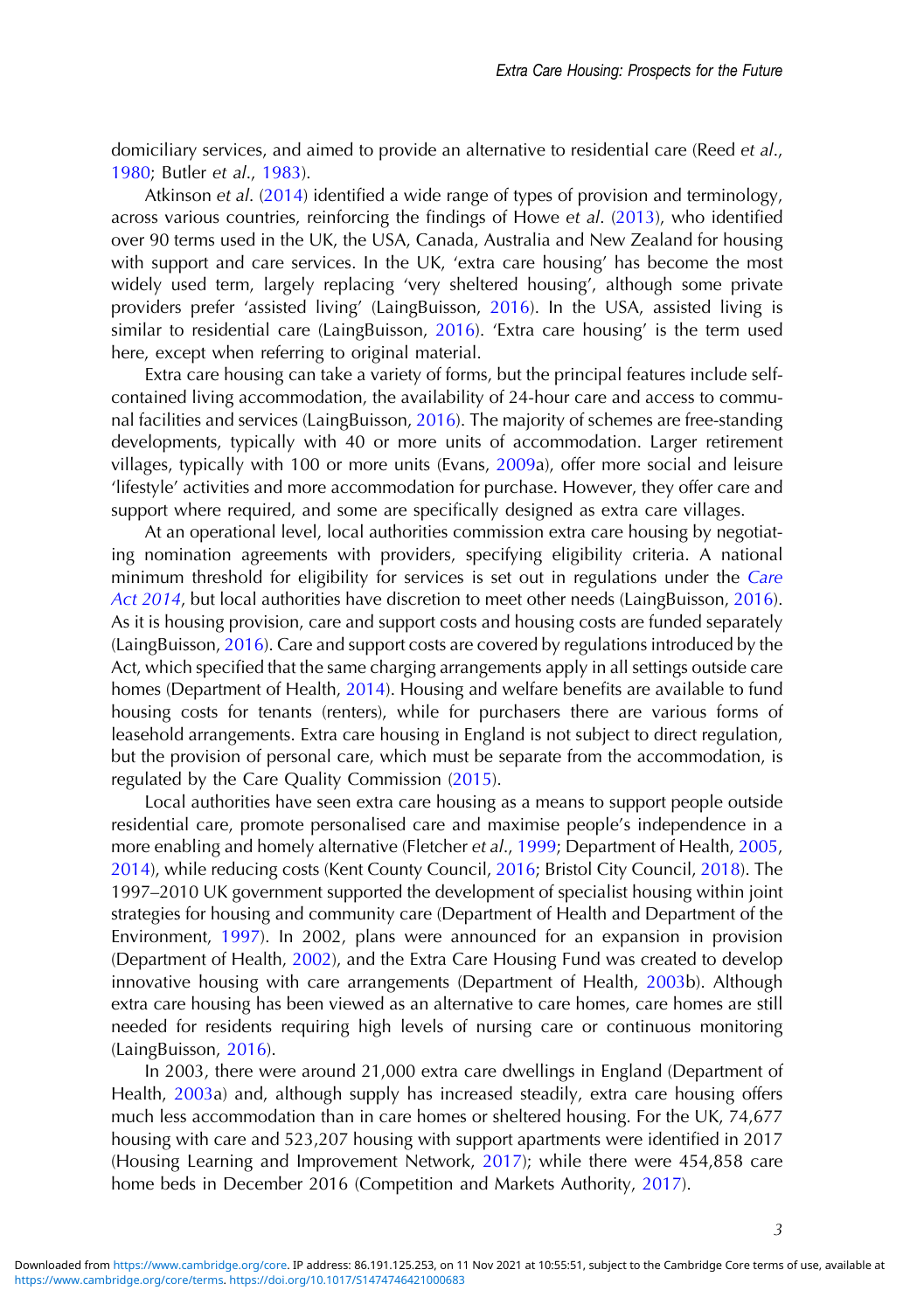By providing a housing model of tenure, housing with care offers an alternative to residential care with security of tenure, while leasehold arrangements enable owneroccupiers to protect their housing equity. However, although 76 per cent of households containing someone aged 55 or over lived in an owner-occupied property in 2014–15 (Department for Communities and Local Government, 2016), 68 per cent of housing with care and 74 per cent of housing with support was rented in 2016 (LaingBuisson, 2016). Most leasehold retirement housing is managed by private, for-profit providers, although housing associations are increasingly offering low cost shared ownership and mixed tenure arrangements, and there is also a small but growing private sector rental market (LaingBuisson, 2016).

The Housing Learning and Improvement Network (2017) projected a shortfall of nearly 400,000 units of purpose-built housing by 2035, including nearly 160,000 units of housing with care and 231,000 units of sheltered housing, although the geographical base was not stated. Owner-occupier leasehold properties accounted for just under half (46 per cent) of the projected shortfall in housing with care, but for almost all of the projected shortfall in sheltered housing.

#### Reviews of integrated housing with care

Atkinson et al. (2014) identified three main themes in their review: the provision of care and support; the role of the built environment; and resident well-being. A recurrent theme relating to care and support was the ability of housing with care to accommodate residents across the spectrum of care needs, including the support of people with dementia. Despite the importance of the provision of care, the review found limited information on the delivery of care and support, and identified a range of ways in which 24-hour care was provided. It also found that some extra care schemes did not include communal dining areas. A number of studies examined the role of design, including the connection with the wider community. Studies of resident well-being identified the generally high level of satisfaction reported by residents. However, some studies had highlighted limitations, including problems with the support of people in the more advanced stages of dementia, social isolation of the frailest residents, issues relating to the greater levels of support for women than men, and tensions between people of different socio-economic backgrounds.

In relation to government policy, Atkinson et al. suggested that housing with care could support the management of the financial pressures created by a growing population of older people, and provide more financially viable alternatives to traditional models of care; and maximise quality of life by enabling people to have greater choice and control over their housing and care options. However, despite the belief among local authorities concerning the relative costs of housing with care, there was little peer-reviewed literature on costs.

The review by Atkinson et al. reinforced the findings of Croucher et al. (2006). Croucher et al. identified several gaps in the UK evidence base: the role of housing with care in supporting people from different ethnic groups; evidence on the quality of life; the role of telecare and assistive technologies; gender roles and relationships in feminised environments; end-of-life care; the support of people with different levels of frailty; and the circumstances in which people may move to different forms of provision. They also identified the importance of social support, social networks and activities on health and well-being, particularly in retirement communities, but also that the frailest people could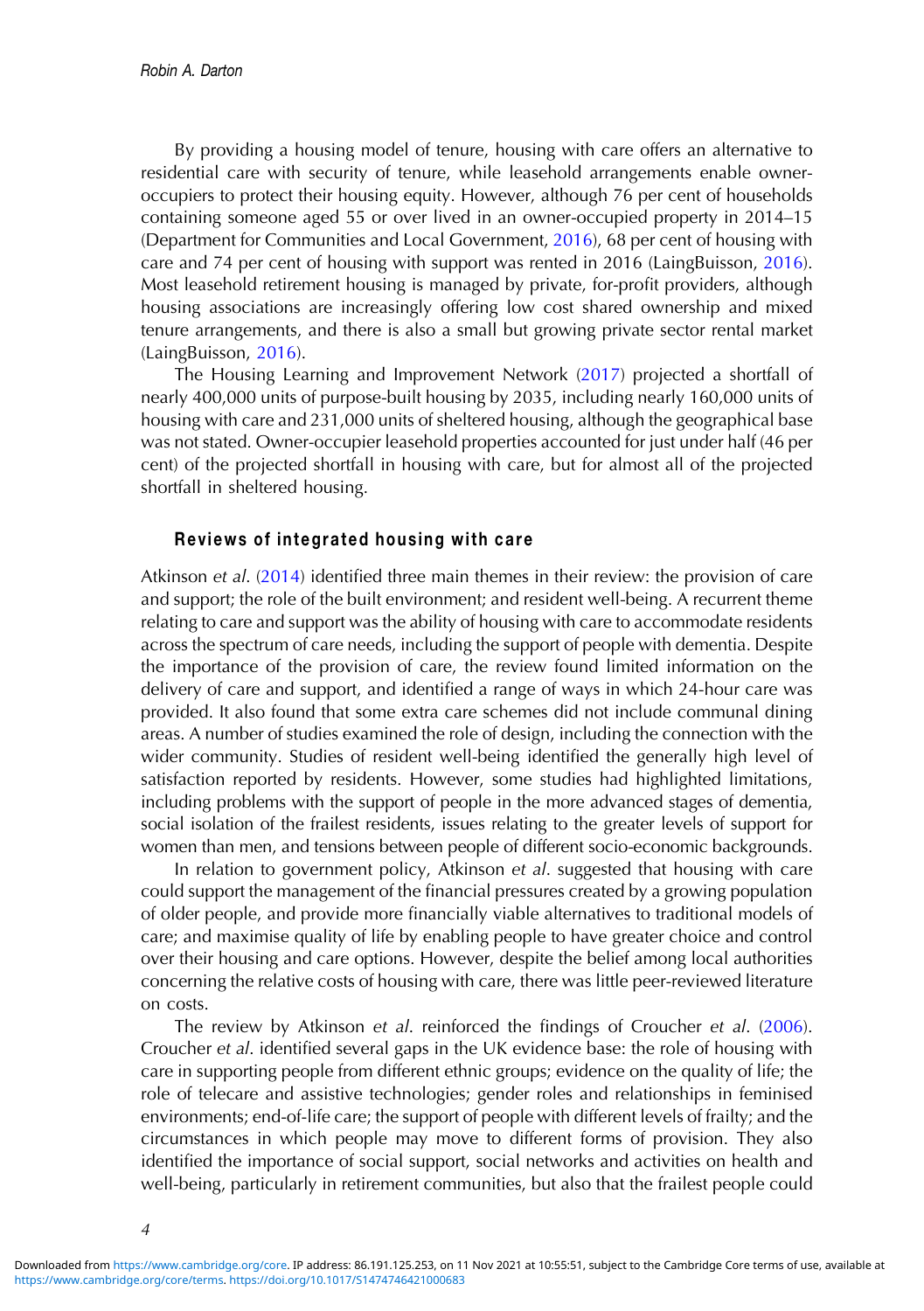be socially isolated. In addition to cost-effectiveness, Croucher et al. reported that the very limited evidence available seemed to indicate that it was more expensive than residential care, but possibly cheaper than home care.

Evans (2009a) described a number of developments designed to meet the needs of particular ethnic groups, but noted that there was little ethnic diversity within schemes. Overall, few residents in general extra care schemes come from ethnic minorities (Darton et al., 2012).

Darton and Muncer (2005) identified gaps in knowledge relating to information on provision, costs and outcomes, the characteristics of residents and staffing. In particular, comparative information was needed about extra care housing and care homes, including information on costs and the characteristics of residents. Also, there had been changes in the roles of scheme managers, with some providers separating the housing and care functions, partly due to legislative requirements relating to domiciliary care and care homes. However, this raised questions about whether a seamless service could be achieved when the functions were separated (Oldman, 2000). Darton and Muncer also identified the need to consider the range of types of extra care housing and to place it in the context of housing policies more generally, including developments to improve future proofing of housing environments.

The following section discusses key findings from recent studies relating to policy and practice issues identified in the reviews, focusing on resident characteristics, support for people with dementia, and costs and outcomes.

#### Recent research

#### Resident characteristics and balance of care

A number of studies have compared the characteristics of older people living in extra care housing with those of care home residents (Netten et al., 2011; Darton et al., 2012), or with those of people living in mainstream housing in the community (Kingston et al., 2001; Bernard et al., 2007; Holland et al., 2015, 2017), or with both (Callaghan and Towers, 2014; Phillips et al., 2015). Overall, the PSSRU evaluation found that people who moved into extra care were younger and much less physically and cognitively impaired than those who moved into care homes, although several schemes had a significant minority of residents with high levels of physical dependency (Darton et al., 2012). In the ASSET study, residents in extra care housing were, on average, less dependent, both physically and cognitively, than those living in care homes, although a minority of residents had similar levels of dependency to those in care homes (NIHR School for Social Care Research, undated). However, in the ECHO study there was some reported increase in the care needs of residents moving into extra care housing, in line with a change in the eligibility criteria used in the nomination of residents supported by one of the participating local authorities (NIHR School for Social Care Research, 2018).

A 'balanced population' was seen as necessary for tenants of sheltered housing to provide mutual support and to reduce demands on the warden (Butler et al., 1983), and extra care providers often aim for a balance of care needs among residents, such as onethird each with high, medium and low needs (Wright et al., 2010). However, local authorities have increased social care eligibility criteria and providers have been expected to support more residents with higher care needs (Murphy and Miller, 2008; Smith et al.,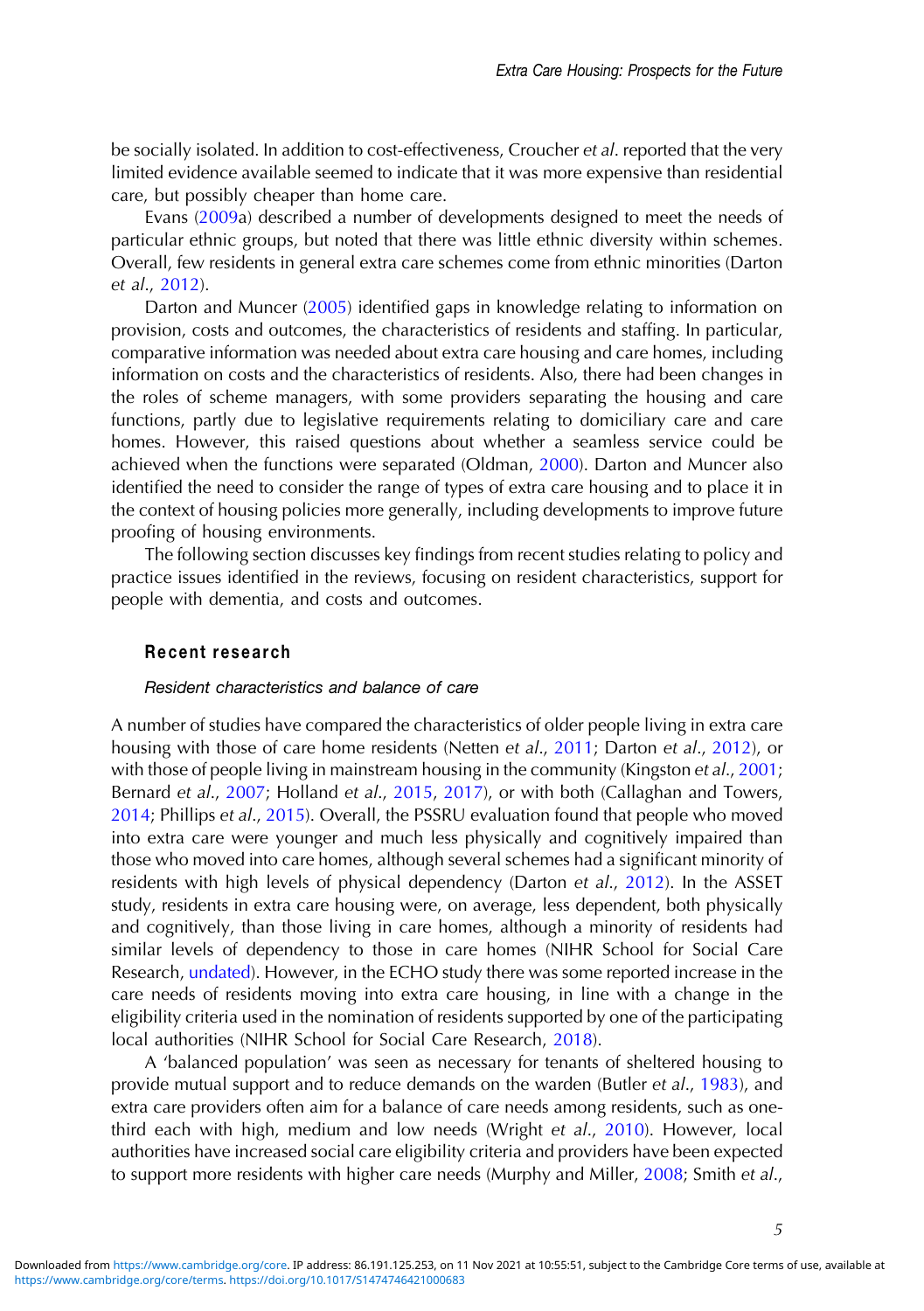2017). In the ECHO study, increased pressures on care workers and commissioning systems focused on completing specific care tasks reduced their ability to respond flexibly to residents' increasing care needs (Cameron et al., 2020b). Also, changes in the balance of care needs can affect relationships between residents (Croucher et al., 2007; Callaghan et al., 2009; Evans, 2009b; West et al., 2017).

#### Dementia

In the PSSRU study, levels of severe cognitive impairment were much lower in all the extra care schemes than for residents of care homes, even among schemes designed specifically to support residents with dementia (Darton et al., 2012). However, in the context of increasing levels of dementia among the population, and policy and personal preferences for enabling people to remain in their own homes, extra care housing is being seen as offering a model for supporting people with dementia, and innovations in extra care housing design have been made for this (Evans et al., 2020). Recent research has examined the relative roles of specialist and generic extra care housing. It may be easier to provide more dementia-friendly design in specialist schemes, but this would appear to be at the cost of promoting independence (Evans et al., 2020).

Various studies have suggested that extra care housing schemes can accept people in the early stages of the disease and support people who develop dementia while they are residents (Fletcher et al., 1999; Department of Health, 2003b; Vallelly et al., 2006; Croucher et al., 2007). However, integration is unpopular with residents living without dementia (O'Malley and Croucher, 2005), and residents living with dementia in generic schemes may be at risk of social exclusion due to the attitudes of other residents (Evans et al., 2020).

#### Evidence on costs and outcomes

A study of the costs before and after moving into one scheme in the PSSRU evaluation found that the overall cost per person increased, but this was associated with improved social care outcomes and improvements in quality of life (Bäumker et al., 2010). For the overall evaluation, the accommodation, living and social care costs were slightly lower than for a matched group of care home residents (Bäumker et al., 2011). Using a similar matching procedure, social care outcomes for residents living in extra care housing in the ASSET study were significantly higher than for people living in the community with similar levels of care need (Darton et al., in preparation).

In a longitudinal study of almost 4,000 residents in extra care housing, Kneale (2011) found that about one quarter experienced a reduction in care needs. Compared with a matched group of people living in the community, there were fewer admissions to hospital and fewer falls, and residents in extra care were also less likely to move to institutional care. In the light of these findings, Kneale suggested that moving into extra care housing could achieve a range of cost savings, with consequent benefits to quality of life.

In another longitudinal study of residents in 14 extra care villages and schemes operated by a single provider, Holland et al. (2015) found significant reductions in NHS costs, including in the duration of unplanned hospital stays, and significant reductions in the costs of providing the equivalent level of social care to that provided in the wider community.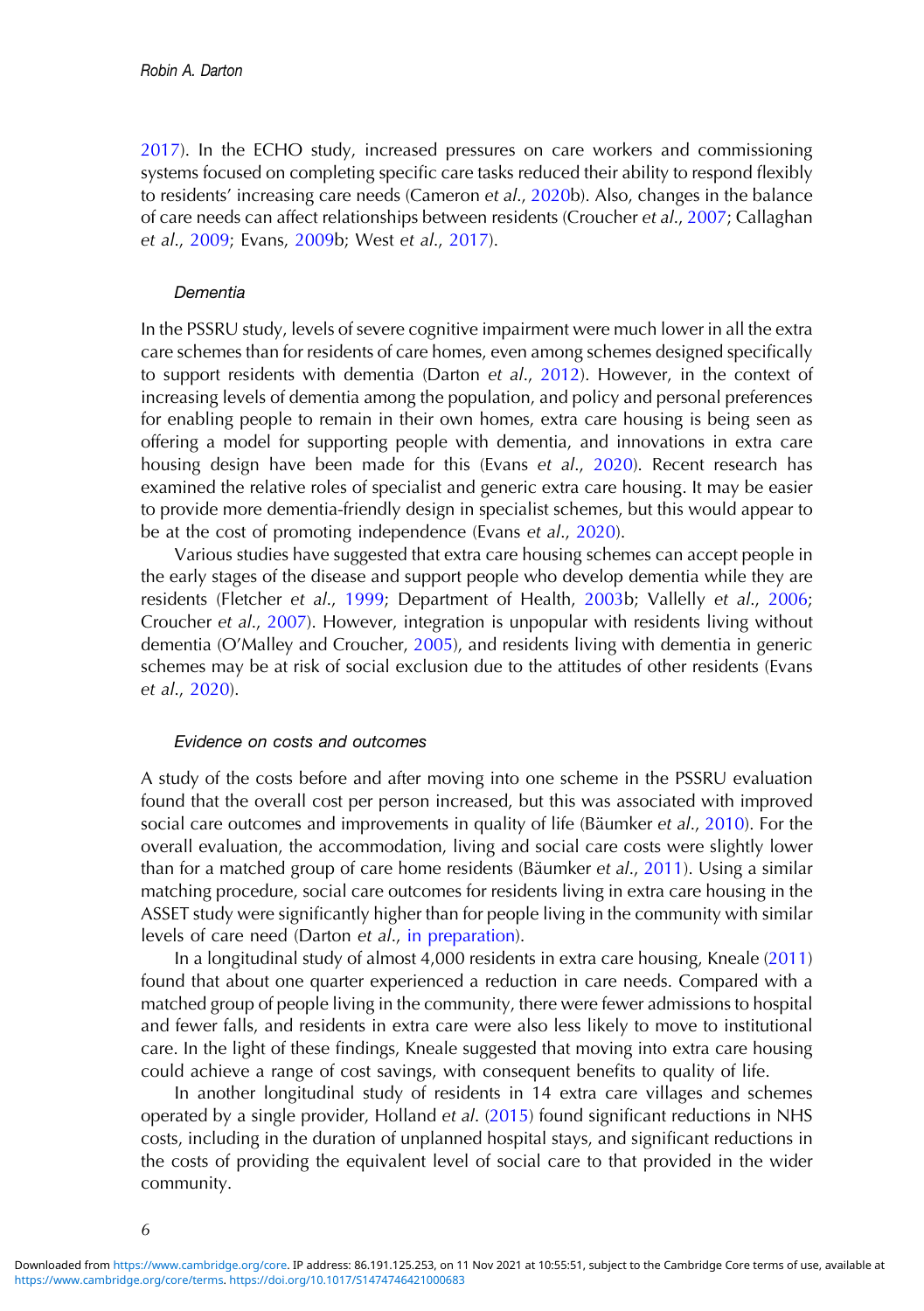#### Discussion

In the UK, and internationally, a wide range of specialist housing has been developed to cater for people whose home is no longer suitable. Extra care housing provides a range of models of housing with care that appeal to individuals seeking social and leisure activities combined with personal care and support, either to meet existing or potential future needs. However, demand for specialist housing greatly exceeds supply, and the shortfall is projected to increase over time, both for rented and leasehold (owner-occupied) accommodation. Furthermore, the diverse range of specialist housing is confusing for older people and professionals alike, and much greater clarity is needed about what is being provided (House of Commons Communities and Local Government Committee, 2018).

Local authorities have seen extra care housing as a means to support people outside residential care, while reducing costs. Comparisons with residents living in residential care or in mainstream housing indicate that extra care housing can provide improved social care outcomes and a reduction in care needs, with potential cost savings and benefits to quality of life. However, funding restrictions and changes in eligibility criteria are placing pressure on the model of care, with more task-focused interactions with residents. Changes in eligibility criteria also affect the balance of care, which can create tensions between residents with different levels of need.

While the design of extra care housing appears to meet the needs of less dependent residents, those with physical or cognitive impairment can experience restrictions due to poor building design, leading to problems of social isolation (Callaghan et al., 2009; Barnes et al., 2012; Orrell et al., 2013). It may be easier to provide more dementia-friendly design in specialist schemes, although at the cost of promoting independence (Evans et al., 2020). In order to cater for increasing levels of frailty, particularly for residents living with dementia, buildings need to be designed with facilities located closely together (Evans et al., 2017, 2020). For example, restaurants are important in helping residents to develop friendships, and lunchtime may be the main time when they meet other people (Callaghan et al., 2009). However, communal facilities can account for up to 40 per cent of the floor area (LaingBuisson, 2016), and the service charges required can be beyond the means of residents with modest incomes and local authority funders. Following the economic downturn after 2009, the All Party Parliamentary Group on Housing and Care for Older People (2012) recommended that any reductions should be in communal facilities rather than in the quality of individual apartments, with more use made of neighbouring amenities, as in some other European provision (Homes and Communities Agency, 2009). However, this would adversely affect residents with higher levels of need. Residents with lower levels of need are more likely to be self-funded occupants of leasehold accommodation, and developers are likely to view larger-scale retirement villages offering 'lifestyle' facilities to such residents as a more attractive proposition (Smith et al., 2017).

Extra care housing schemes may be able to support their communal facilities by operating as community hubs, opening their facilities to the wider community. Although there can be tensions between residents and visitors (Callaghan et al., 2009), sharing facilities can increase cost-effectiveness, provide activities for scheme and local residents and reduce social isolation, and encourage preventative approaches to health and wellbeing, as well as advertising the scheme to potential new residents (Evans et al., 2017). However, the aims and philosophy of the scheme, and what to expect on moving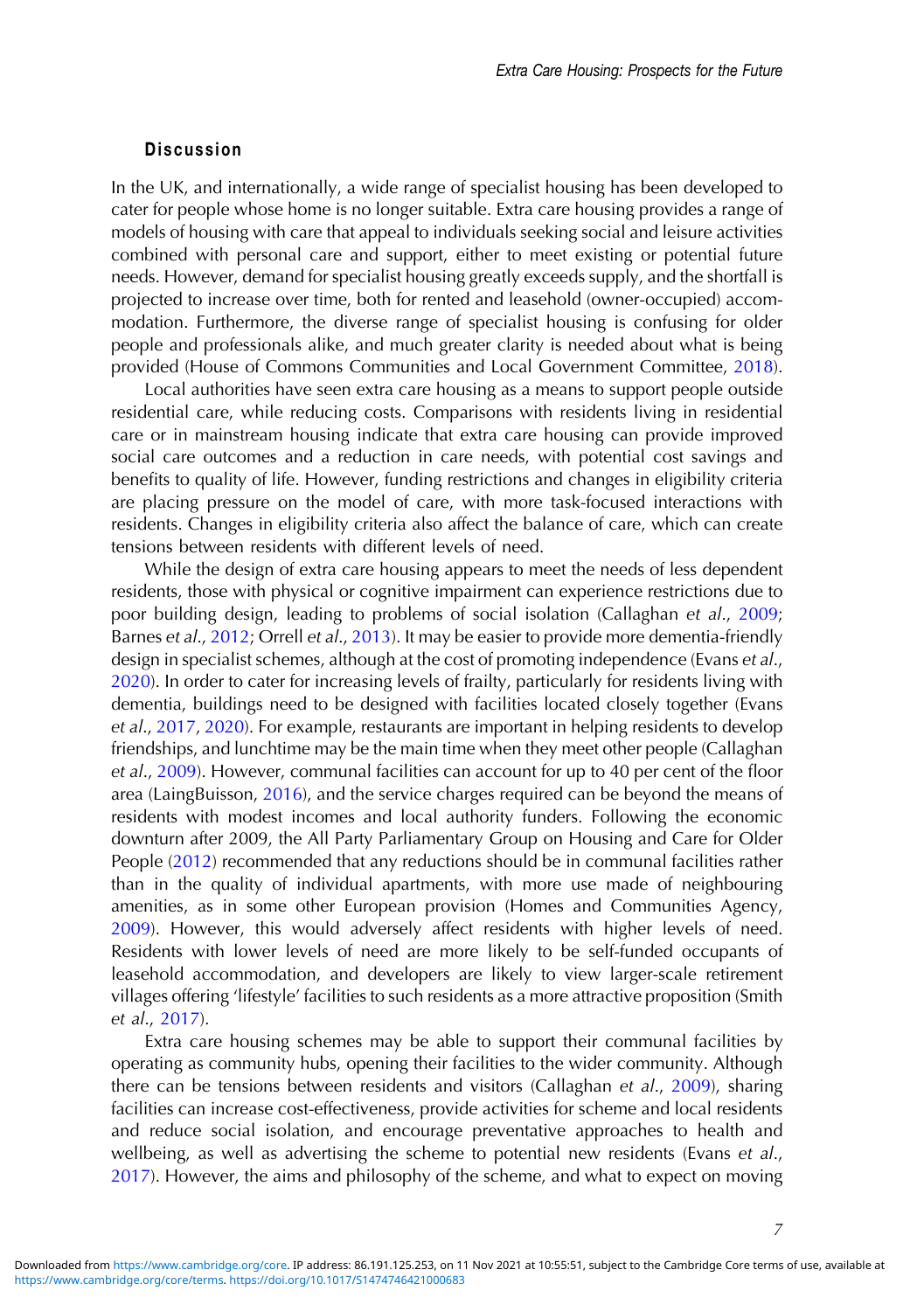in, must be made clear to prospective residents, particularly if the scheme caters for a range of needs, or provides facilities to the wider community (Croucher et al., 2006; Callaghan et al., 2009).

The COVID-19 pandemic has disproportionately affected people in the most vulnerable circumstances (ADASS, 2020a). Social distancing measures have restricted the use of communal areas and group activities in supported living environments (Housing Learning and Improvement Network, 2020). The design of extra care housing and retirement villages has generally helped to ensure a safe environment for residents, albeit at the cost of social interaction, and additional work for staff (Dutton, 2021). However, the pandemic appears to have adversely affected demand for communal provision, and it has been severely damaging financially for providers (ADASS, 2020a; Dutton, 2021). Understanding the impact of the pandemic on people's choices will be essential for future planning (Social Care Institute for Excellence, 2021).

Despite housing quality being central to health and well-being (House of Commons Communities and Local Government Committee, 2018; ADASS, 2020b; Social Care Institute for Excellence, 2021), there have been few instances of housing being aligned with health and social care (Bligh et al., 2015). There is very little reference to housing in the Care Act or, most recently, in the White Paper Integration and Innovation (Department of Health and Social Care, 2021). The government's plan for social care has been delayed repeatedly, but it will need to ensure that investment is made in housing that facilitates care and support and connects social care to wider changes in housing and infrastructure (Social Care Institute for Excellence, 2021). In particular, further investment in provision and more understanding of how to balance the expectations of residents with different needs will be necessary to support increasing levels of physical and cognitive frailty. Otherwise, extra care housing may become unviable for residents receiving publiclyfunded social care (Cameron et al., 2020a).

Research studies have identified the potential benefits and challenges of providing specialist housing, although a number of issues require further research – for example, supporting people with dementia and the needs of people in ethnic and other minority groups. However, research has concentrated on detailed, in-depth examinations of individual developments or relatively small numbers of schemes (Darton et al., 2012). Longitudinal studies have faced particular problems of drop-outs and changes over time (Netten et al., 2011; Holland et al., 2015; Cameron et al., 2019). The wide range of models of provision makes it particularly difficult to conduct larger-scale studies. However, policy on the alignment of housing with other forms of provision needs to be supported by costbenefit analyses (Social Care Institute for Excellence, 2021), and this remains a major gap in research.

#### Acknowledgements

This study was funded by the National Institute for Health Research (NIHR) Policy Research Programme (reference 103/0001). It draws on previously published material from research funded by the former Department of Health and the NIHR School for Social Care Research (NIHR SSCR). The views expressed are those of the author and not necessarily those of the NIHR, the NIHR SSCR or the Department of Health and Social Care.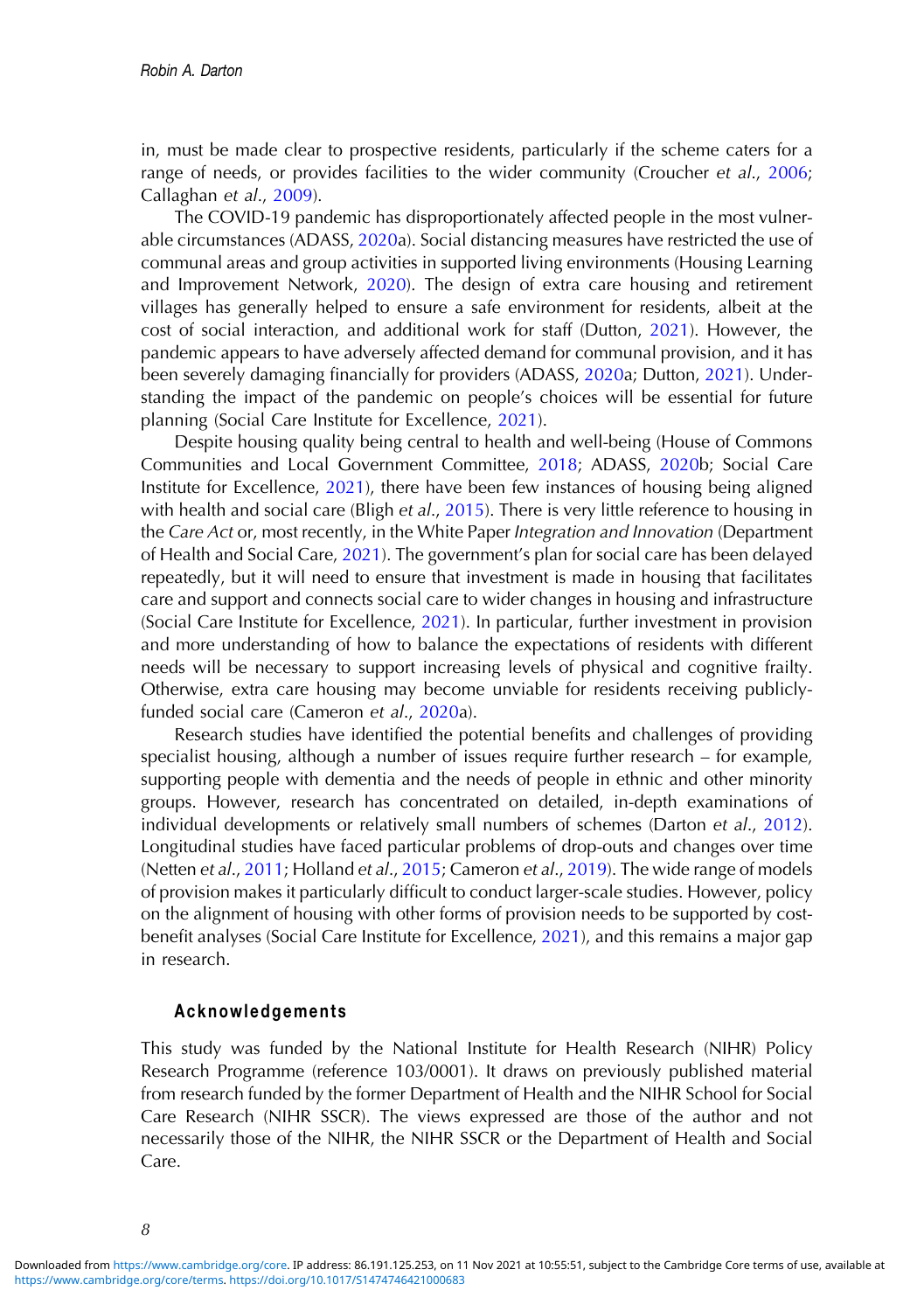#### References

- All Party Parliamentary Group on Housing and Care for Older People (2012) Housing our Ageing Population: Plan for Implementation (HAPPI2), [http://www.housinglin.org.uk/APPGInquiry\\_HAPPI](http://www.housinglin.org.uk/APPGInquiry_HAPPI) [accessed 27.11.2012].
- Association of Directors of Adult Social Services (ADASS) (2020a) ADASS Coronavirus Survey, London: Association of Directors of Adult Social Services.
- Association of Directors of Adult Social Services (ADASS) (2020b) Adult Social Care Shaping a Better Future. Nine Statements to Help Shape Adult Social Care Reform, London: Association of Directors of Adult Social Services.
- Atkinson, T. J., Evans, S., Darton, R., Cameron, A., Porteus, J. and Smith, R. (2014) 'Creating the asset base a review of literature and policy on housing with care', Housing, Care and Support, 17, 1, 16–25.
- Barnes, S., Torrington, J., Darton, R., Holder, J., Lewis, A., McKee, K., Netten, A. and Orrell, A. (2012) 'Does the design of extra-care housing meet the needs of the residents? A focus group study', Ageing and Society, 32, 7, 1193–1214.
- Bäumker, T., Netten, A. and Darton, R. (2010) 'Costs and outcomes of an extra care housing scheme in England', Journal of Housing for the Elderly, 24, 2, 151–70.
- Bäumker, T., Netten, A., Darton, R. and Callaghan, L. (2011) 'Evaluating extra care housing for older people in England: a comparative cost and outcome analysis with residential care', Journal of Service Science and Management, 4, 4, 523–39.
- Bernard, M., Bartlam, B., Sim, J. and Biggs, S. (2007) 'Housing and care for older people: life in an English purpose-built retirement village', Ageing and Society, 27, 4, 555–78.
- Bligh, J., Cairncross, L. and Porteus, J. (2015) Housing and Adult Social Care, Scoping Review, London: NIHR School for Social Care Research.
- Bristol City Council (2018) 'Working with us for Better Lives': Market Position Statement for the Provision of Care and Support for Adults in Bristol, Bristol: Bristol City Council.
- Butler, A., Oldman, C. and Greve, J. (1983) Sheltered Housing for the Elderly: Policy, Practice and the Consumer, London: George Allen and Unwin.
- Callaghan, L., Netten, A. and Darton, R. (2009) The Development of Social Well-Being in New Extra Care Housing Schemes, York: Joseph Rowntree Foundation.
- Callaghan, L. and Towers, A. (2014) 'Feeling in control: comparing older people's experiences in different care settings', Ageing and Society, 34, 8, 1427–51.
- Cameron, A., Johnson, E. K. and Evans, S. (2020a) 'Older people's perspectives on living in integrated housing and care settings: the case of extra care housing', Journal of Integrated Care, 28, 3, 281–90.
- Cameron, A., Johnson, E. K., Evans, S., Lloyd, L., Darton, R., Smith, R., Porteus, J. and Atkinson, T. (2020b) "You have got to stick to your times': care workers and managers' experiences of working in extra care housing', Health and Social Care in the Community, 28, 2, 396–403.
- Cameron, A., Johnson, E. K., Lloyd, L., Evans, S., Smith, R., Porteus, J., Darton, R. and Atkinson, T. (2019) 'Using longitudinal qualitative research to explore extra care housing', International Journal of Qualitative Studies on Health and Well-being, 14, 1, 1–10.
- Care Act 2014 (c. 23), Norwich: HMSO (TSO).
- Care Quality Commission (2015) Housing with Care. Guidance on Regulated Activities for Providers of Supported Living and Extra Care Housing, October 2015, Newcastle upon Tyne: Care Quality Commission.
- Competition and Markets Authority (2017) Care Homes Market Study. Final Report, London: Competition and Markets Authority.
- Croucher, K., Hicks, L., Bevan, M. and Sanderson, D. (2007) Comparative Evaluation of Models of Housing with Care for Later Life, York: Joseph Rowntree Foundation.
- Croucher, K., Hicks, L. and Jackson, K. (2006) Housing with Care for Later Life: A Literature Review, York: Joseph Rowntree Foundation.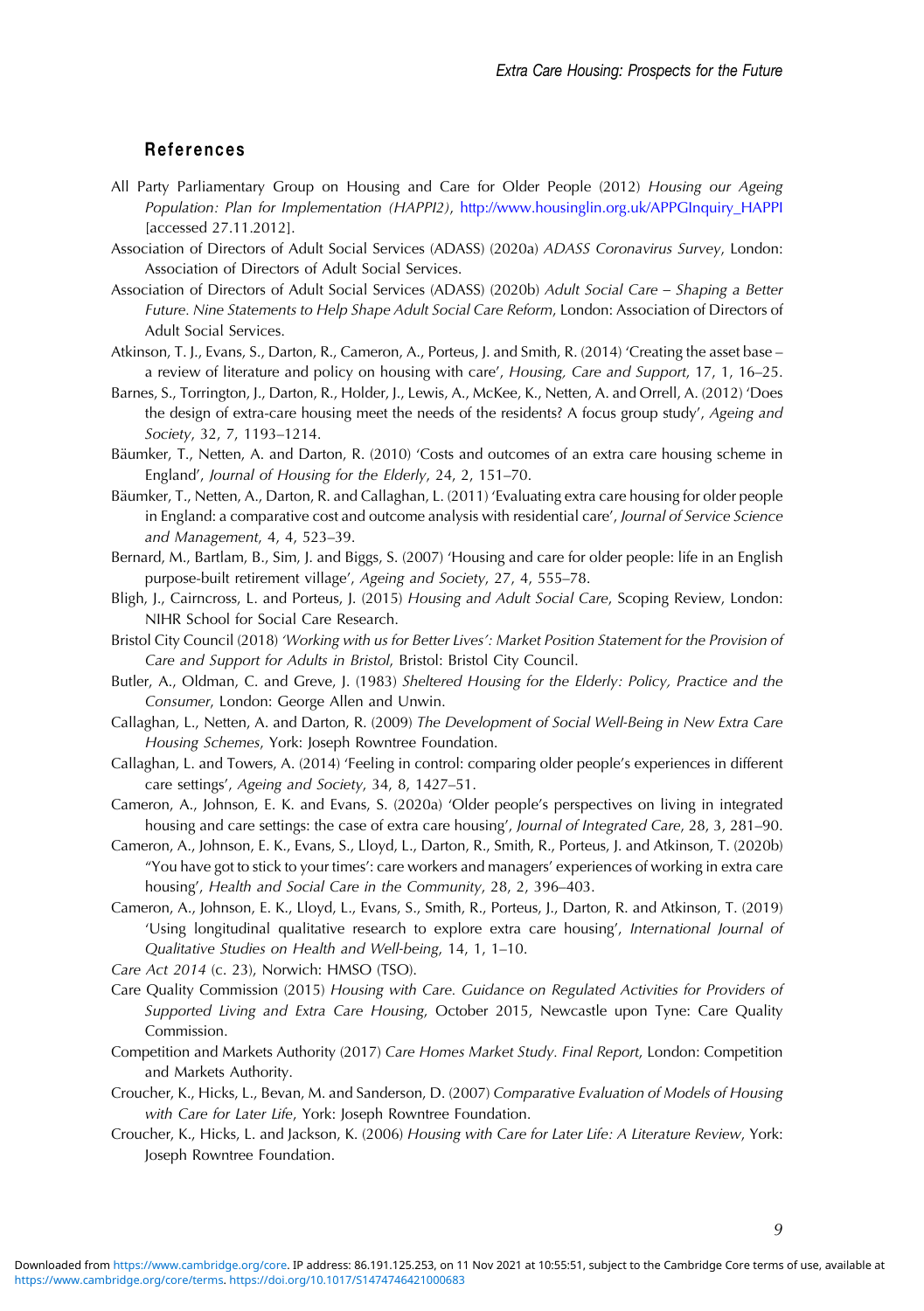- Darton, R., Bäumker, T., Callaghan, L., Holder, J., Netten, A. and Towers, A. (2012) 'The characteristics of residents in extra care housing and care homes in England', Health and Social Care in the Community, 20, 1, 87–96.
- Darton, R. and Muncer, A. (2005) 'Alternative housing and care arrangements: the evidence', in B. Roe and R. Beech (eds.), Intermediate and Continuing Care, Oxford: Blackwell, 183–203.
- Darton, R., Netten, A., Bäumker, T., Evans, S. C., Atkinson, T., Gardiner, C., Smith, R. and Cameron, A. (in preparation) 'Quality of life outcomes of extra care housing for older people in England'.
- Department for Communities and Local Government (2016) English Housing Survey. Housing for Older People Report, 2014-15, London: Department for Communities and Local Government.
- Department for Communities and Local Government (2017a) 50 Years of the English Housing Survey, London: Department for Communities and Local Government.
- Department for Communities and Local Government (2017b) Fixing Our Broken Housing Market (Cm 9352), London: Department for Communities and Local Government.
- Department for Communities and Local Government, Department of Health and Department for Work and Pensions (2008) Lifetime Homes, Lifetime Neighbourhoods. A National Strategy for Housing in an Ageing Society, London: Department for Communities and Local Government.
- Department of Health (2002) 'Expanded services and increased choices for older people: investment and reform for older people's social services', Press Release 2002/0324, London: Department of Health.
- Department of Health (2003a) Extra Care Housing Directory, Change Agent Team, Housing Learning and Improvement Network, and Elderly Accommodation Counsel, London: Department of Health.
- Department of Health (2003b) Extra Care Housing for Older People: An Introduction for Commissioners, London: Department of Health.
- Department of Health (2005) Independence, Well-being and Choice. Our Vision for the Future of Social Care for Adults In England (Cm 6499), Norwich: HMSO (TSO).
- Department of Health (2014) Care and Support Statutory Guidance, Issued under the Care Act 2014, October 2014, London: Department of Health.
- Department of Health and Department of the Environment (1997) Housing and Community Care: Establishing a Strategic Framework, London: Department of Health.
- Department of Health and Social Care (2021) Integration and Innovation: Working Together to Improve Health and Social Care for All, The Department of Health and Social Care's legislative proposals for a Health and Care Bill (CP 381), London: Department of Health and Social Care.
- Department of Health and Social Security, Scottish Office, Welsh Office and Northern Ireland Office (1981) Growing Older (Cmnd 8173), London: HMSO.
- Dutton, R. (2021) Retirement Village and Extra Care Housing in England: Operators' Experience during the COVID-19 Pandemic, RE-COV Study Full Report, April 2021, Bristol: St Monica Trust.
- Evans, S. (2009a) Community and Ageing: Maintaining Quality of Life in Housing with Care Settings, Bristol: Policy Press.
- Evans, S. (2009b) "That lot up there and us down here': social interaction and a sense of community in a mixed tenure UK retirement village', Ageing and Society, 29, 2, 199–216.
- Evans, S. C., Atkinson, T., Cameron, A., Johnson, E. K., Smith, R., Darton, R., Porteus, J. and Lloyd, L. (2020) 'Can extra care housing support the changing needs of older people living with dementia?', Dementia, 19, 5, 1492–1508.
- Evans, S., Atkinson, T., Darton, R., Cameron, A., Netten, A., Smith, R. and Porteus, J. (2017) 'A community hub approach to older people's housing', Quality in Ageing and Older Adults, 18, 1, 20–32.
- Fletcher, P., Riseborough, M., Humphries, J., Jenkins, C. and Whittingham, P. (1999) Citizenship and Services in Older Age: The Strategic Role of Very Sheltered Housing, Beaconsfield: Housing 21.
- Holland, C., Boukouvalas, A., Wallis, S., Clarkesmith, D., Cooke, R., Liddell, L. and Kay, A. (2017) 'Transition from community dwelling to retirement village in older adults: cognitive functioning and psychological health outcomes', Ageing and Society, 37, 7, 1499–1526.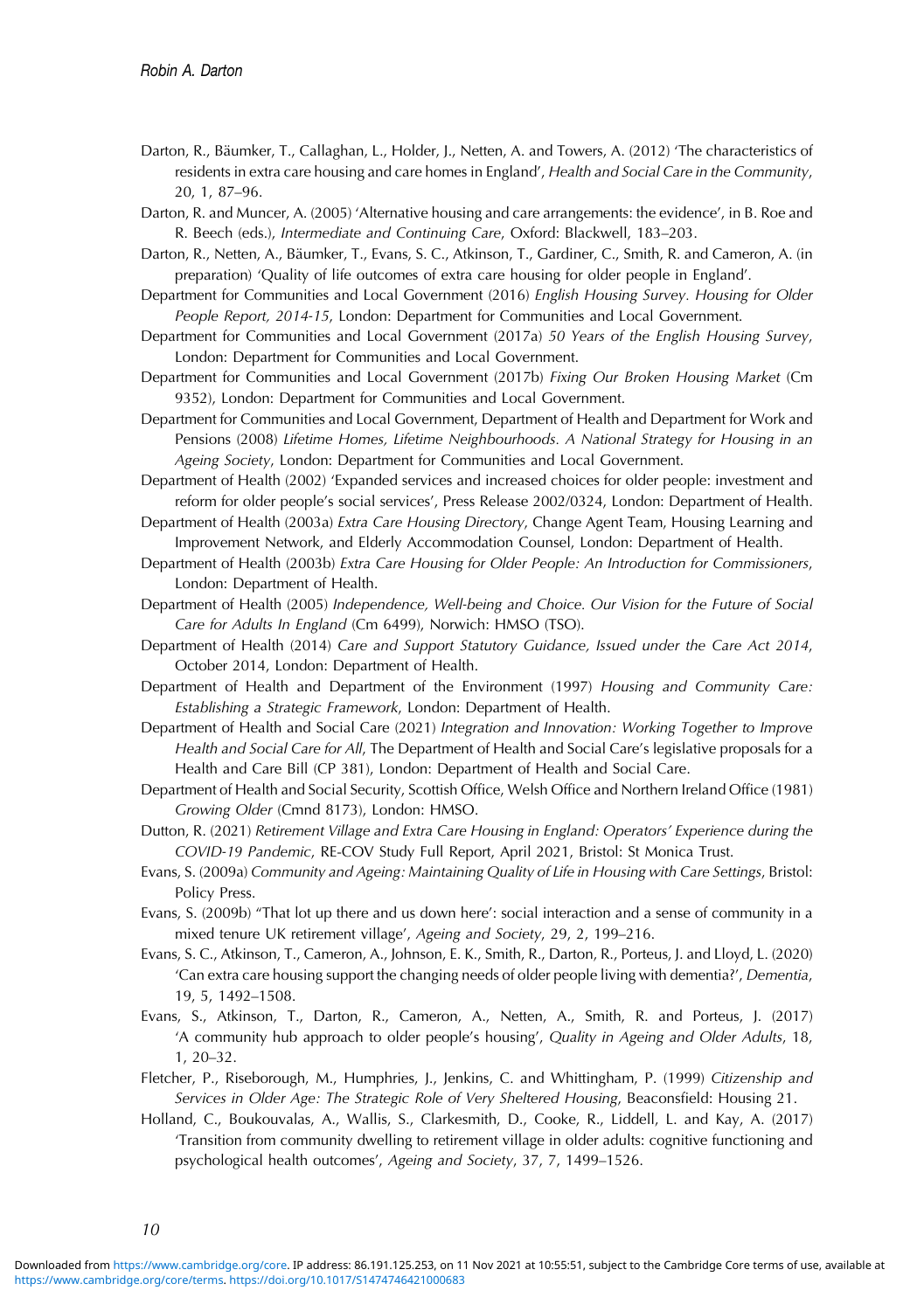- Holland, C., Carter, M., Cooke, R., Leask, G., Powell, R., Shaw, R., West, K., Clarkesmith, D., Collins, J., Hagger, B., Kay, A., Lambie, J., Liddell, L., Wallis, S. and Boukouvalas, A. (2015) Collaborative Research between Aston Research Centre for Healthy Ageing (ARCHA) and the ExtraCare Charitable Trust. The Final Report, Birmingham: Aston University.
- Homes and Communities Agency (2009) HAPPI. Housing our Ageing Population: Panel for Innovation, London: Homes and Communities Agency.
- House of Commons Communities and Local Government Committee (2018) Housing for Older People (HC 370, 2017–19), London: House of Commons.
- Housing Learning and Improvement Network (2017) Written Evidence Submitted by the Housing Learning and Improvement Network [HOP 012], London: Housing Learning and Improvement Network.
- Housing Learning and Improvement Network (2020) Coronavirus (COVID-19) Housing and Care in Specialist Housing, A Housing LIN Practice Briefing (No1), 13 October 2020, 7th edn, London: Housing Learning and Improvement Network.
- Howe, A. L., Jones, A. E. and Tilse, C. (2013) 'What's in a name? Similarities and differences in international terms and meanings for older peoples' housing with services', Ageing and Society, 33, 4, 547–78.
- Kent County Council (2016) Social Care, Health and Wellbeing Community Support Market Position Statement, Maidstone: Kent County Council.
- Kingston, P., Bernard, M., Biggs, S. and Nettleton, H. (2001) 'Assessing the health impact of age-specific housing', Health and Social Care in the Community, 9, 4, 228–34.
- Kneale, D. (2011) Establishing the Extra in Extra Care: Perspectives from Three Extra Care Housing Providers, London: International Longevity Centre – UK.
- LaingBuisson (2016) Extra Care and Retirement Communities UK Market Report, 14th edn, London: LaingBuisson.
- Ministry of Housing, Communities and Local Government (2020) English Housing Survey. Headline Report, 2019-20, London: Ministry of Housing, Communities and Local Government.
- Ministry of Housing, Communities and Local Government (undated) English Housing Survey 2018-19. Accessibility of English Homes, [https://www.gov.uk/government/statistics/english-housing-survey-](https://www.gov.uk/government/statistics/english-housing-survey-2018-accessibility-of-english-homes-fact-sheet)[2018-accessibility-of-english-homes-fact-sheet](https://www.gov.uk/government/statistics/english-housing-survey-2018-accessibility-of-english-homes-fact-sheet) [accessed 14.07.2020].
- Murphy, W. and Miller, L. (2008) Nomination Arrangements in Extra Care Housing, Housing LIN Factsheet No. 25, London: Housing Learning and Improvement Network, Care Services Improvement Partnership, Department of Health.
- Netten, A., Darton, R., Bäumker, T. and Callaghan, L. (2011) Improving Housing with Care Choices for Older People: An Evaluation of Extra Care Housing, Canterbury: Personal Social Services Research Unit, University of Kent.
- NIHR School for Social Care Research (2018) Provision of Social Care in Extra Care Housing: The ECHO Study, Research Findings 73, London: NIHR School for Social Care Research, [https://www.sscr.nihr.](https://www.sscr.nihr.ac.uk/wp-content/uploads/SSCR-research-findings_RF073.pdf) [ac.uk/wp-content/uploads/SSCR-research-](https://www.sscr.nihr.ac.uk/wp-content/uploads/SSCR-research-findings_RF073.pdf)findings\_RF073.pdf [accessed 25.02.2021].
- NIHR School for Social Care Research (undated) Adult Social Care Environments and Settings, Research Findings 34, London: NIHR School for Social Care Research, [https://www.sscr.nihr.ac.uk/wp-content/](https://www.sscr.nihr.ac.uk/wp-content/uploads/SSCR-research-findings_RF034.pdf) [uploads/SSCR-research-](https://www.sscr.nihr.ac.uk/wp-content/uploads/SSCR-research-findings_RF034.pdf)findings\_RF034.pdf [accessed 25.02.2021].
- O'Malley, L. and Croucher, K. (2005) 'Housing and dementia care a scoping review of the literature', Health and Social Care in the Community, 13, 6, 570–77.
- Office for National Statistics (2013) What Does the 2011 Census Tell Us about Older People, Newport: Office for National Statistics.
- Office for National Statistics (2015) 2011 Census Analysis: What Does the 2011 Census Tell Us about People Living in Communal Establishments, Newport: Office for National Statistics.
- Oldman, C. (2000) Blurring the Boundaries: A Fresh Look at Housing and Care Provision for Older People, Brighton: Pavilion Publishing.
- Orrell, A., McKee, K., Torrington, J., Barnes, S., Darton, R., Netten, A. and Lewis, A. (2013) 'The relationship between building design and residents' quality of life in extra care housing schemes', Health and Place, 21, 52–64.